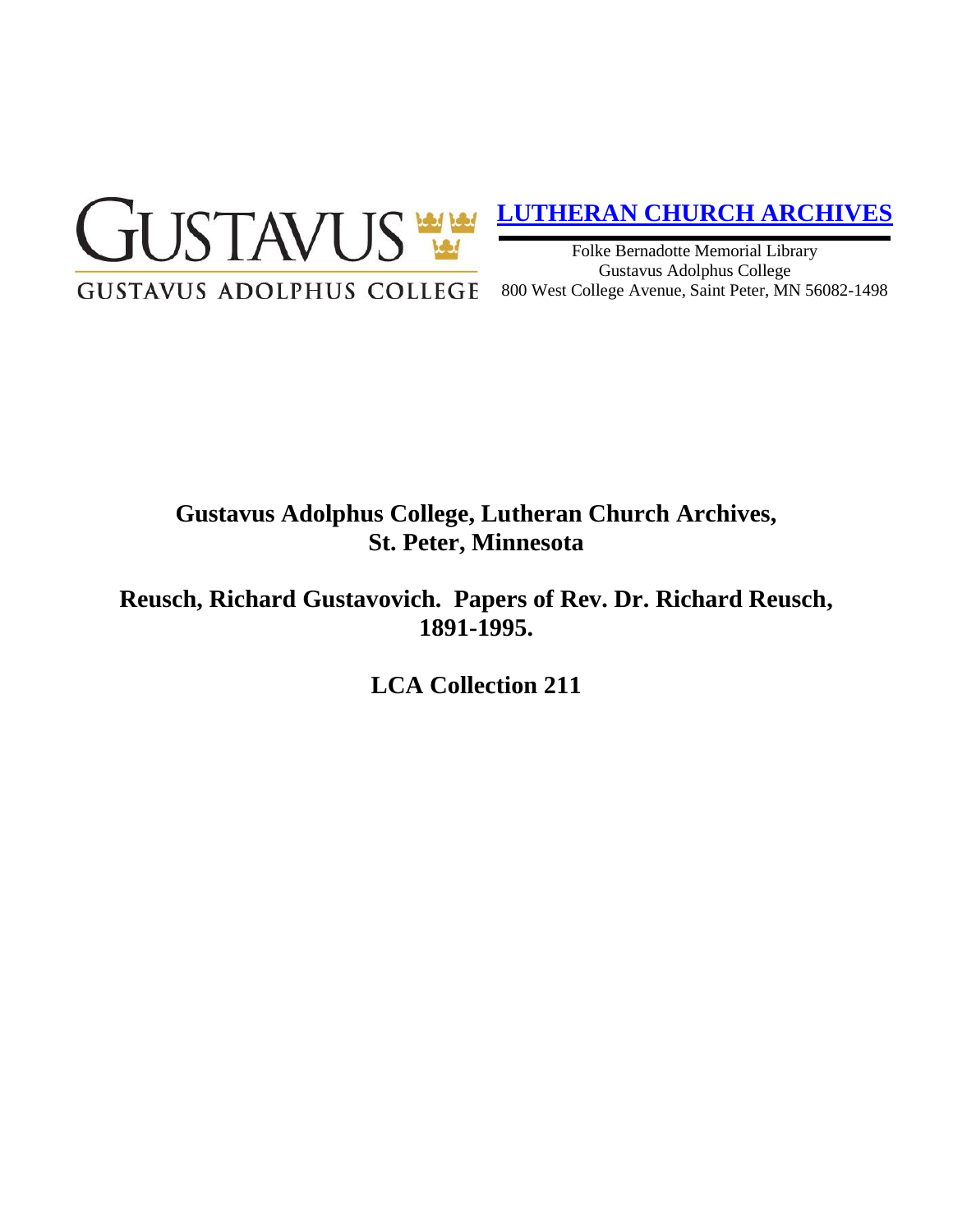#### **Reusch, Richard Gustavovich. Papers of Rev. Dr. Richard Reusch, 1891-1995. LCA Collection 211. 3 Records Center Cartons, 1 ½ Hollinger boxes, and 1 oversize folder.**

### **ABSTRACT:**

The Richard Reusch collection contains correspondence, publications, photographs, and ephemera. The majority of the collection consists of sermons, lectures, and manuscripts written by Reusch. Many of the materials are written in different languages, such as German, Russian, and Maasai. These papers reflect the fascinating life of Reusch who was born in Russia, served as a missionary in Africa, and became a religion professor at Gustavus Adolphus College.

### **BIOGRAPHICAL NOTE:**

Gustave Otto Richard Reusch (known as Richard) was born in the Volga German colony of Bettinger (Baratayevka) in the Samara region of Russia on 31 October 1891. His family moved to Pyatigorsk in the Northern Caucasus in 1897, and then to Vladikavkaz in 1904. He was sent to live at the Imperial Cadet Corps in Tiblisi and attended a military high school. Reusch eventually became a Cossack officer in 1911 serving on the Persian border, but he left his military duty to pursue a theology degree at the Imperial University of Dorpat (Tartu), Estonia. He graduated during 1916 and was ordained on Easter 1917. One year later, Reusch fought against the Bolsheviks rising to power in Russia and escaped to Germany.

In 1921, Reusch became a missionary for the British, and by 1923, he was working with the Augustana Synod. While in the Tanganyika territory he climbed Kilimanjaro's Kibo peak a rumored fifty times, and founded the East African Mountain Club. He is also known for his heroism against "man-eating lions," getting struck by lightning, and escaping from various sticky situations. Reusch married Elveda Aurora Bonander on 11 December 1927 in Marangu, Tanganyika. They had three daughters: Betty Ruth (Reusch) Anderson (24 September 1929), Ingrid Eleanor (Reusch) Hoerler (19 June 1931), and Dagmar Evelyn (Reusch) Philbrook (27 October 1932). He was accepted into the Augustana Minesterium in 1938.

Reusch began teaching at Gustavus Adolphus College in 1947, and Augustana Theological Seminary awarded him an honorary doctorate degree during May 1948. In 1948 he was granted U.S. citizenship, and served another missionary term with the Maasai people in Tanganyika. During 1954, Reusch returned to Gustavus, and after 1963, he taught as an emeritus associate professor. Reusch died of cancer in 1975 and was buried at Stacy, Minnesota.

\*Some material taken from Daniel H. Johnson's presentation, *Rev. Dr. Gustavovich Reusch (1891-1975)*.

### **SCOPE AND CONTENT:**

The Richard Reusch collection is divided into seven series: Africa Materials, Biographical Materials, Correspondence, Gustavus Materials, Publications, Sermons and Lectures, and Miscellaneous.

• **Africa Materials, 1928-1956 and undated:** consists of sermons given by Reusch during his missionary efforts in Tanganyika (now Tanzania). It also holds various other materials in the Maasai language.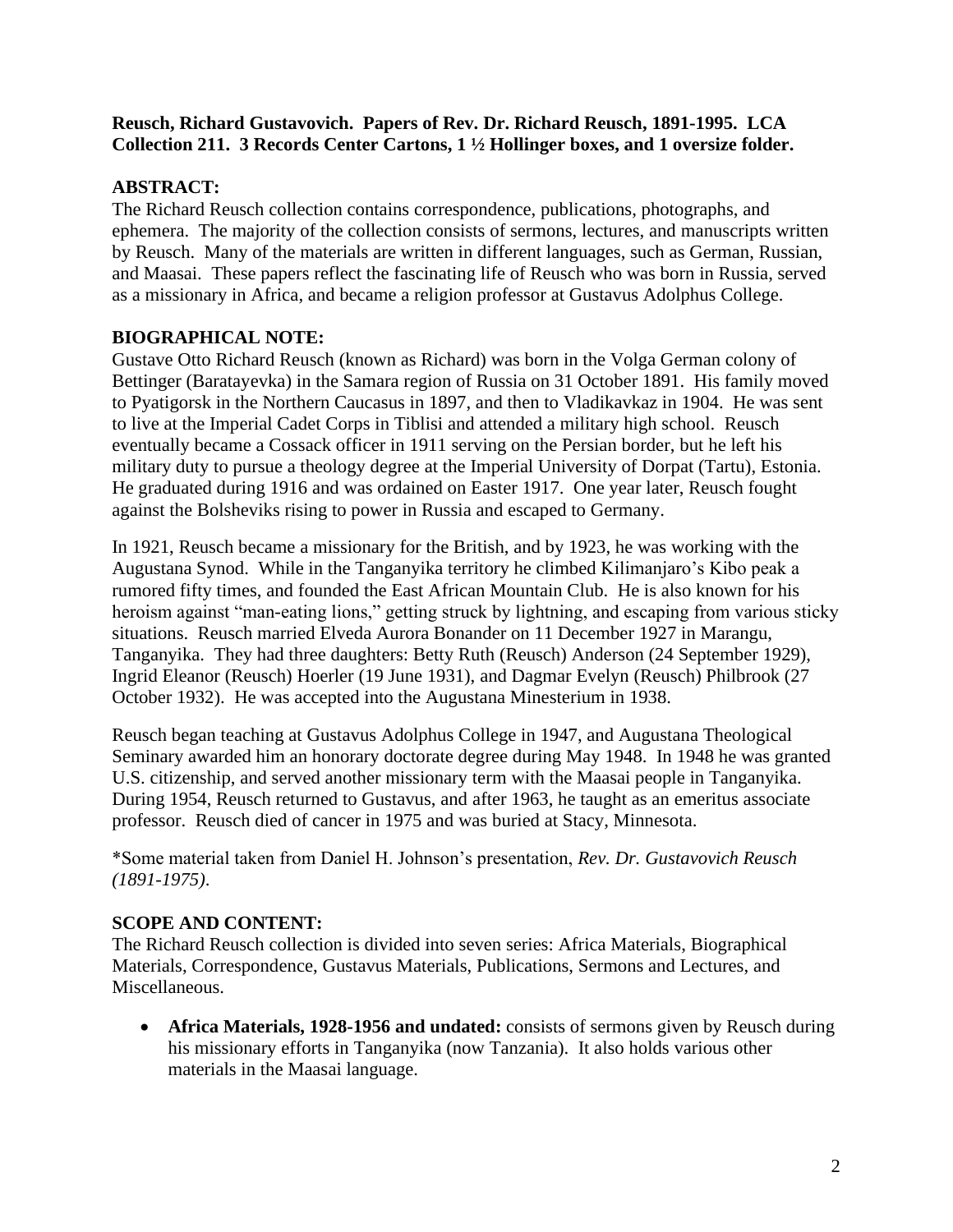- **Biographical Materials, 1930-1995 and undated:** contains various materials documenting Reusch's life.
- **Correspondence, 1906-1979 and undated:** includes incoming correspondence from throughout Reusch's career as a pastor, missionary, and professor.
- **Gustavus Materials, 1947-1963 and undated:** consists of class schedules, records, syllabi, and exams from Reusch's time teaching religion at Gustavus Adolphus College
- **Publications, 1920s-1976 and undated:** holds publications and manuscripts written by Reusch, newspaper clippings, as well as various other booklets and articles that he collected.
- **Sermons and Lectures, 1916-1974 and undated:** contains typed and written sermons and lectures created by Reusch. Some materials are incomplete, and some are written in foreign languages.
- **Miscellaneous, 1891-1979 and undated:** consists of photographs, postcards, bulletins, and various ephemera.

### **RESTRICTIONS:**

There are no restrictions on the use of this collection for research purposes. The researcher assumes full responsibility for observing all copyright, property, and libel laws as they apply.

Researchers must use collection in accordance with the policies of the Lutheran Church Archives, the Folke Bernadotte Memorial Library, and Gustavus Adolphus College.

### **COLLECTION CITATION:**

Reusch, Richard Gustavovich. Papers of Rev. Dr. Richard Reusch, 1891-1995. LCA Collection 211. Gustavus Adolphus College, Lutheran Church Archives, St. Peter, Minnesota.

### **PROCESSED BY:**

Lacie Micek, student worker, processed this collection and developed the finding aid during May 2014.

#### **RELATED COLLECTIONS IN THE ARCHIVES:**

Johnson, Daniel H. Research Materials for *Loyalty: A Biography of Richard Gustavovich Reusch* by Daniel H. Johnson, 1994-1997. LCA Collection 208.

### **SUBJECT HEADINGS:**

Reusch, Richard, 1891-1975. (Gustav Otto Richard Reusch). Gustavus Adolphus College -- Faculty. Missionaries -- Africa -- Tanzania. Missionaries -- Biography. Lutherans, Russian German -- Biography. Lutheran Church -- Clergy -- Biography.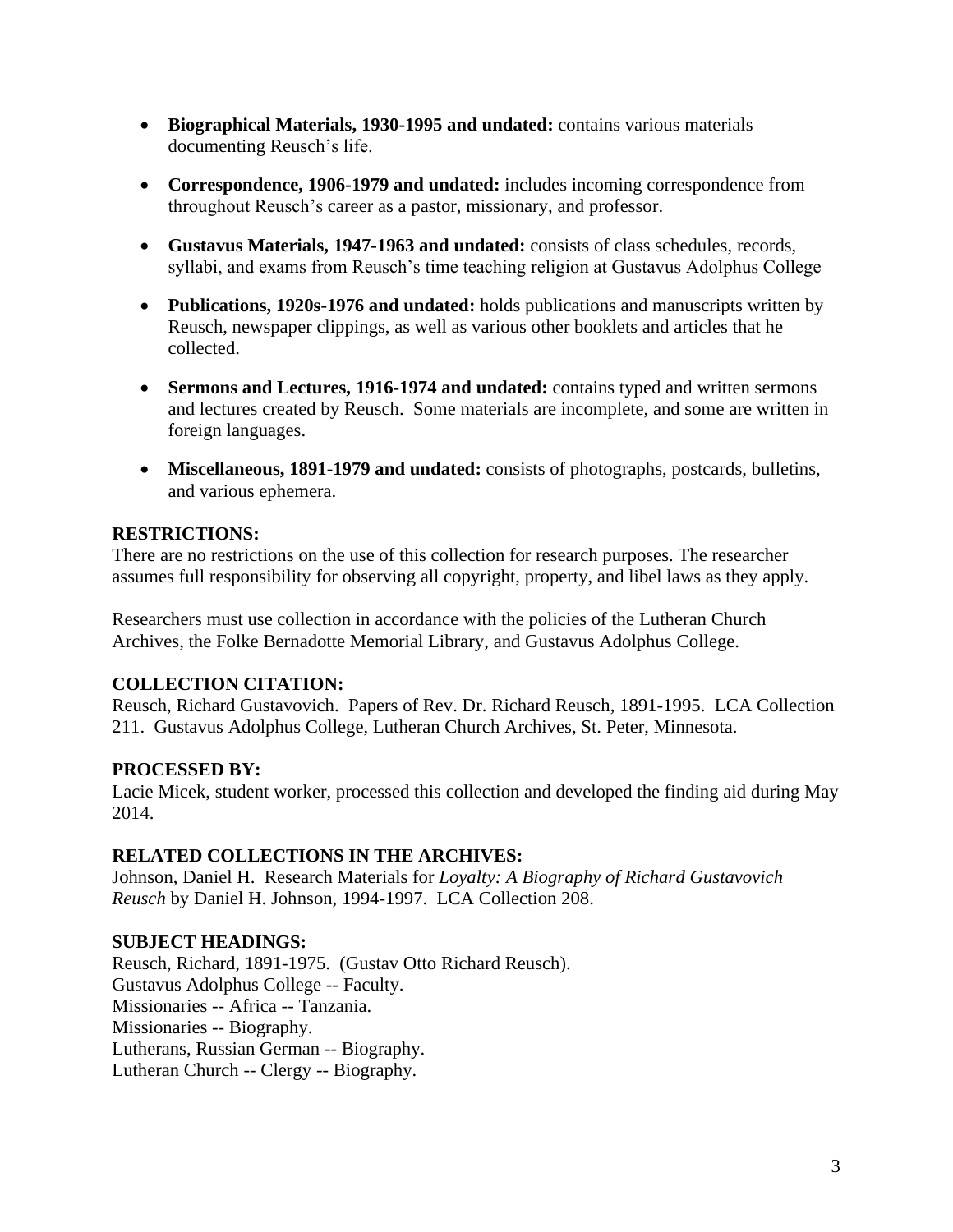| <b>LCA Collection 211</b>                                        | <b>Box</b>     | <b>Folder</b>  |
|------------------------------------------------------------------|----------------|----------------|
| Africa Materials, 1928-1956 and undated                          |                |                |
| Manuscripts, English, 1949 and undated                           | 3              | 1              |
| Materials, Maasai Language, 1949 and undated                     | 3              | $\overline{2}$ |
| Manuscripts, Non-English, undated (1 of 2)                       | $\overline{3}$ | $\overline{4}$ |
| Manuscripts, Non-English, undated (2 of 2)                       | $\overline{3}$ | 5              |
| Memorandum on Female Circumcision, 1931                          | 3              | 3              |
| Publications, 1953-54                                            | $\mathbf{1}$   | $\mathbf{1}$   |
| Reports from Various Organizations, 1928, 1950-56, and undated   | 3              | 6              |
| Sermon Fragments, 1941-47 and undated                            | 3              | $\overline{7}$ |
| Sermons, 1943-52 and undated                                     | 3              | 8              |
| <b>Biographical Materials, 1930-1995 and undated</b>             |                |                |
| Memorial Materials, 1975-76                                      | $\mathbf{1}$   | $\overline{2}$ |
| News Articles, 1930-95 and undated                               | 3              | 9              |
| Various Biographies, 1986, 1994-95, and undated                  | 3              | 10             |
| Correspondence, 1906-1979 and undated                            |                |                |
| Correspondence, 1927-39                                          | 3              | 11             |
| Correspondence, 1940-49                                          | 3              | 12             |
| Correspondence, 1950-59                                          | 3              | 13             |
| Correspondence, 1960-69                                          | $\mathbf{1}$   | $\overline{3}$ |
| Correspondence, 1970-79                                          | 3              | 14             |
| Correspondence, Non-English, 1906, 1914, 1921-23, 1931-38, 1947- | 3              | 15             |
| 75, and undated                                                  |                |                |
| Correspondence, Non-English, undated                             | $\mathbf{1}$   | $\overline{4}$ |
| Correspondence, North Branch Elementary School, Thank You        | $\mathbf{1}$   | 5              |
| Letters, 1969                                                    |                |                |
| Correspondence, undated                                          | $\mathbf{1}$   | 6              |
| Correspondence with Kaiser Wilhelm II, 1933                      | 1              | $\overline{7}$ |
| Decorated Letter from the Teachers' Training Scholl in Marangu,  | Map Case       | $-$            |
| Tanzania, 21 May 1938                                            |                |                |
| <b>Gustavus Materials, 1947-1963 and undated</b>                 |                |                |
| Class Records, 1963 and undated                                  | $\mathbf{1}$   | $\,8\,$        |
| Class Schedules, 1963 and undated                                | $\mathbf{1}$   | 9              |
| Faculty Information, 1947-60 and undated                         | $\mathbf{1}$   | 10             |
| Proposed Syllabi, undated                                        | 1              | 11             |
| Religion Exams and Papers, 1960 and undated                      | 3              | 16             |
| Publications, 1920s-1976 and undated                             |                |                |
| "And Let the Stones Speak," undated                              | 3              | 17             |
| Articles written by Emeroy Johnson, 1975-76                      | $\mathbf{1}$   | 12             |
| Books, Non-English, 1952-54 and undated                          | $\mathbf{1}$   | 17             |
| Die Heidenmission: Ein heiliges Muß, undated                     |                |                |
| Ich lebte unter Mohammedanern: Eine Erzählung aus Afrika,        |                |                |
| 1954                                                             |                |                |
| Maelezo ya Injili ya Mattayo, undated                            |                |                |
| Muhamadi Maisha na Mafundisho Yake, 1952                         |                |                |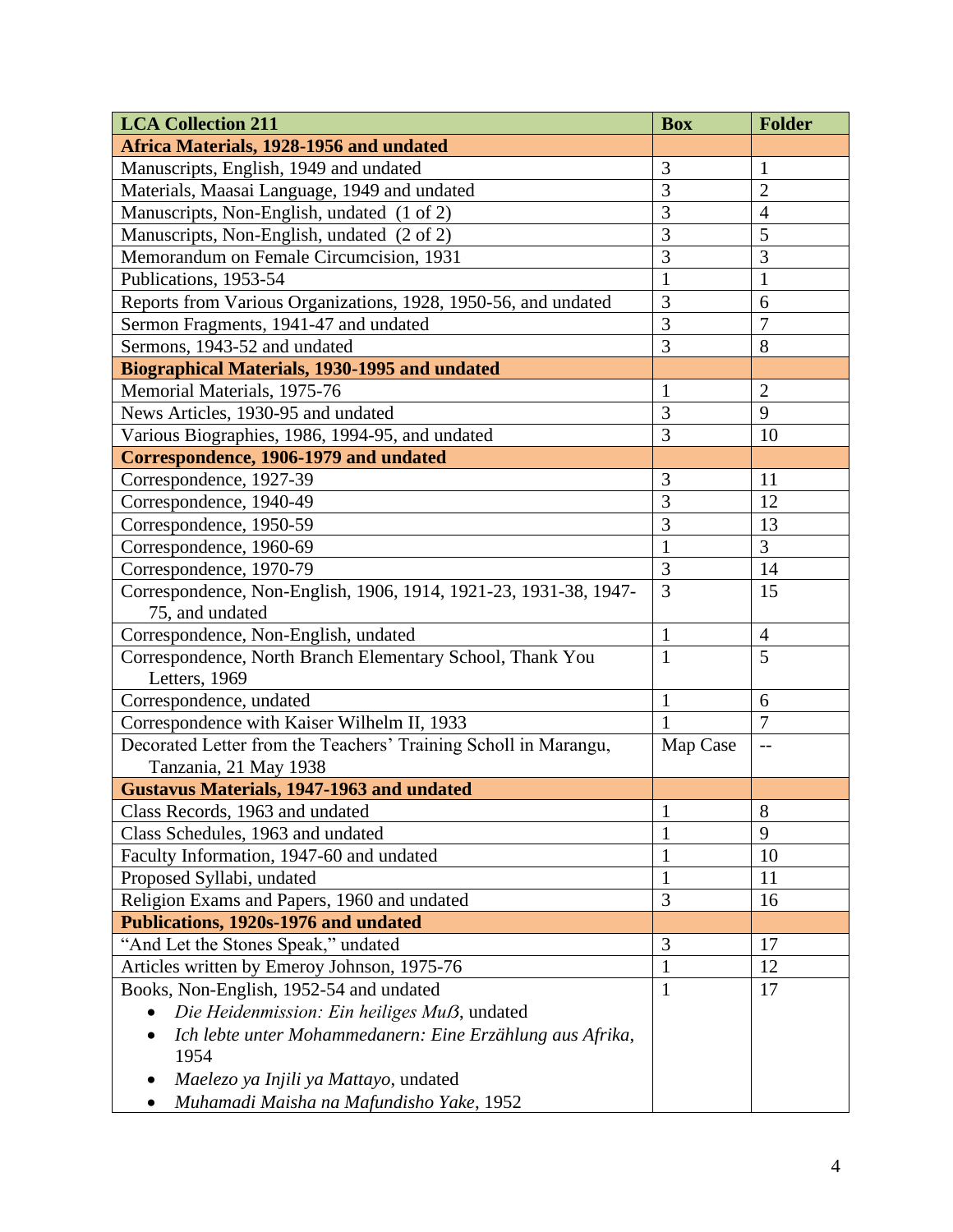| Der Zeitgeschichtliche Hintergrund von Micha IV und V, c. 1920s | $\mathbf{1}$   | 13             |
|-----------------------------------------------------------------|----------------|----------------|
| Feedback on Manuscripts, 1939 and undated                       | 3              | 18             |
| History of East Africa, 1961                                    | $\mathbf{1}$   | 14             |
| Manuscript Fragments, undated (1 of 2)                          | 3              | 19             |
| Manuscript Fragments, undated (2 of 2)                          | 3              | 20             |
| Manuscripts, 1974 and undated                                   | $\mathbf{1}$   | 15             |
| Manuscripts, Non-English, undated                               | $\overline{3}$ | 21             |
| Manuscripts, undated (1 of 3)                                   | $\overline{3}$ | 22             |
| Manuscripts, undated (2 of 3)                                   | $\overline{4}$ | $\mathbf{1}$   |
| Manuscripts, undated (3 of 3)                                   | $\mathbf{1}$   | 16             |
| World Religions, 1955                                           | $\mathbf{1}$   | 18             |
| World Religions, Copyright Certificate, 1955                    | $\mathbf{1}$   | 19             |
| <b>Sermons and Lectures, 1916-1974 and undated</b>              |                |                |
| Lecture Fragments, undated (1 of 2)                             | $\overline{4}$ | $\overline{2}$ |
| Lecture Fragments, undated (2 of 2)                             | $\mathbf{1}$   | 20             |
| Lectures, undated (1 of 4)                                      | $\overline{4}$ | 3              |
| Lectures, undated $(2 \text{ of } 4)$                           | $\overline{4}$ | $\overline{4}$ |
| Lectures, undated $(3 \text{ of } 4)$                           | $\overline{4}$ | 5              |
| Lectures, undated $(4 \text{ of } 4)$                           | $\mathbf{1}$   | 21             |
| Sermon Fragments, undated (1 of 2)                              | $\overline{4}$ | $\overline{7}$ |
| Sermon Fragments, undated (2 of 2)                              | $\mathbf{1}$   | 24             |
| Sermons, Non-English, 1916-18                                   | $\mathbf{1}$   | 22             |
| Sermons, 1947-48, 1954-60, and 1967-74                          | $\mathbf{1}$   | 25             |
| Sermons, undated (1 of 11)                                      | $\overline{5}$ | $\mathbf{1}$   |
| Sermons, undated (2 of 11)                                      | $\overline{5}$ | $\overline{2}$ |
| Sermons, undated (3 of 11)                                      | 5              | 3              |
| Sermons, undated (4 of 11)                                      | 1              | 26             |
| Sermons, undated (5 of 11)                                      | $\mathbf{1}$   | 27             |
| Sermons, undated (6 of 11)                                      | $\overline{2}$ | $\mathbf{1}$   |
| Sermons, undated (7 of 11)                                      | $\overline{2}$ | $\overline{2}$ |
| Sermons, undated (8 of 11)                                      | $\overline{2}$ | 3              |
| Sermons, undated (9 of 11)                                      | $\overline{2}$ | $\overline{4}$ |
| Sermons, undated (10 of 11)                                     | $\overline{2}$ | 5              |
| Sermons, undated (11 of 11)                                     | $\overline{2}$ | 6              |
| Sermons and Lectures, Non-English, undated (1 of 2)             | $\overline{4}$ | 6              |
| Sermons and Lectures, Non-English, undated (2 of 2)             | $\mathbf{1}$   | 23             |
| Miscellaneous, 1891-1979 and undated                            |                |                |
| Appointment Books, 1954-67 and undated                          | $\overline{2}$ | $\overline{7}$ |
| Booklets, 1920-48                                               | $\overline{2}$ | 8              |
| Booklets, 1954-72                                               | $\overline{2}$ | 9              |
| Booklets, undated                                               | $\overline{2}$ | 10             |
| Bulletins, 1956-75 and undated                                  | $\overline{2}$ | 11             |
| Business Cards, 1950-68 and undated                             | $\overline{2}$ | 12             |
| Certificates and Licenses, 1928-63                              | $\overline{3}$ | 23             |
| Doctor of Divinity Diploma from Augustana Seminary, 31 May 1948 | Map Case       | $- -$          |